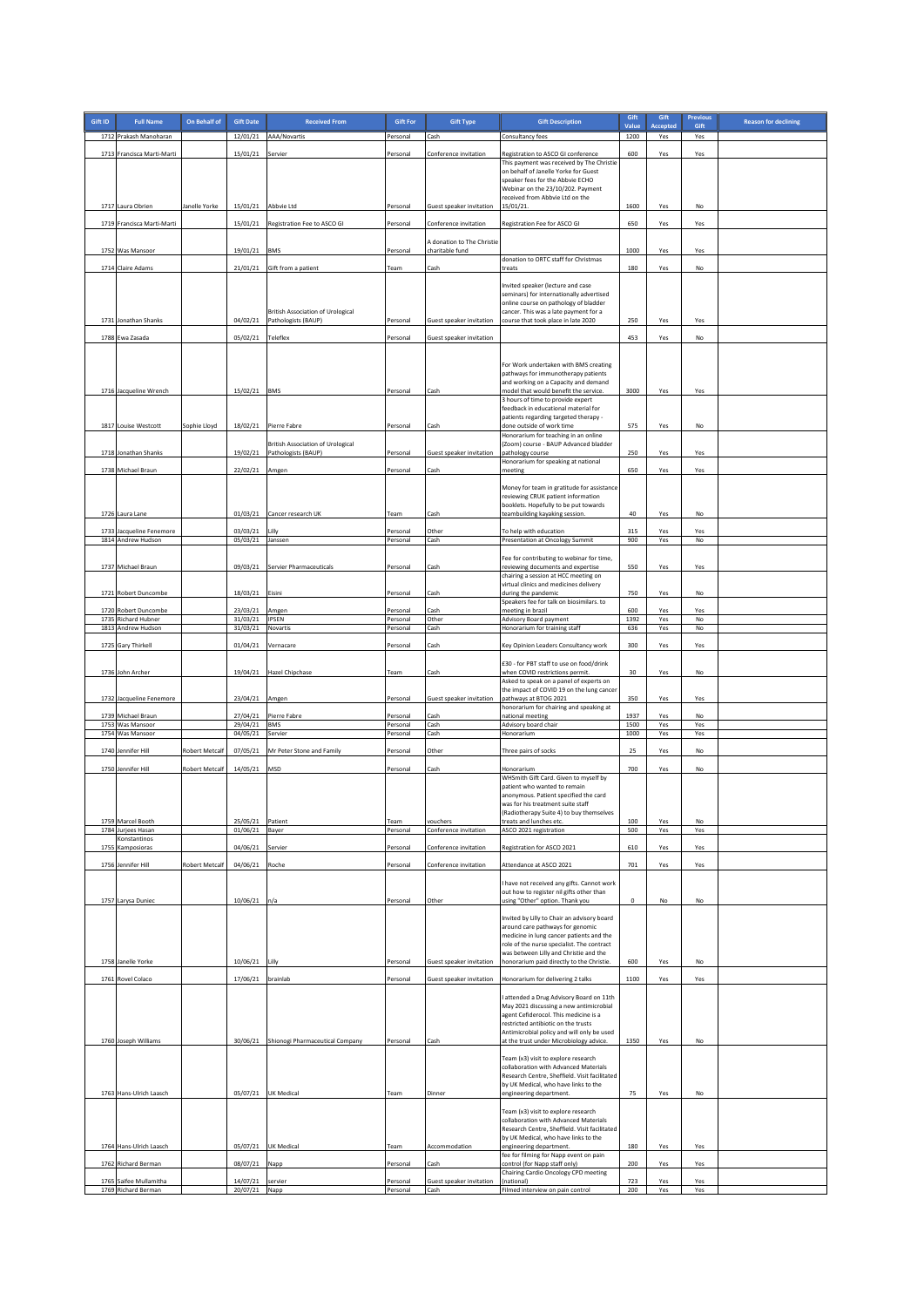|      | 1839 Jacqueline Hodgetts                       | 21/07/21                     | <b>BMS</b>                                                                             | Personal             | Cash                                             | Honorarium for presentation to nurses                                               | 262                        | Yes        | Yes        |                                                                              |
|------|------------------------------------------------|------------------------------|----------------------------------------------------------------------------------------|----------------------|--------------------------------------------------|-------------------------------------------------------------------------------------|----------------------------|------------|------------|------------------------------------------------------------------------------|
| 1766 | Jaya Nariani                                   | 22/07/21                     | None                                                                                   | Personal             | Other                                            | confirm that I have not received any gifts<br>from any person or supplier           | $\circ$                    | No         | No         | Not received from anyone                                                     |
|      | 1767 Lauren Oswald                             | 23/07/21                     | None                                                                                   | Personal             | Other                                            | N/A                                                                                 | $\mathbf 0$                | No         | No         | N/A                                                                          |
|      |                                                |                              |                                                                                        |                      |                                                  | Over night accommodation and evening<br>meal / drinks provided after Innovation in  |                            |            |            |                                                                              |
|      | 1768 Paul Baxter<br>1770 Mark Saunders         | 05/08/21<br>10/08/21         | Core to Cloud<br>Servier                                                               | Personal<br>Personal | Accommodation<br>Cash                            | Healthcare event.<br>For an hour teaching session                                   | 200<br>650                 | Yes<br>Yes | No<br>Yes  |                                                                              |
|      | 1840 Jacqueline Hodgetts                       | 10/08/21                     | <b>BMS</b>                                                                             | Personal             | Cash                                             | Honorarium for talk to nurses in Kent                                               | 252                        | Yes        | Yes        |                                                                              |
|      | 1806 Was Mansoor<br>1771 Elena Takeuchi        | 12/08/21<br>20/08/21         | Servier<br>Lilly                                                                       | Personal<br>Personal | Cash<br>Conference invitation                    | payment for talk<br><b>ESMO Virtual Congress Registration</b>                       | 1000<br>500                | Yes<br>Yes | Yes<br>Yes |                                                                              |
|      |                                                |                              |                                                                                        |                      |                                                  |                                                                                     |                            |            |            | We have good working relationship                                            |
|      |                                                |                              | Vinci PLC - Invitation to Better Healthcare<br>Awards with travel and accommodation if |                      | Attendance at some other                         |                                                                                     |                            |            |            | and mechanisms in place to manage<br>issues. Events to build on this are not |
|      | 1772 Stuart Keen                               | 27/08/21                     | needed.                                                                                | Personal             | form of entertainment                            | As above.                                                                           | 400                        | No         | No         | necessary<br>This was declined as it was not                                 |
|      | 1815 Loraine Gillespie                         | 03/09/21 Nualtra             |                                                                                        | Team                 | vouchers                                         |                                                                                     | 50                         | No         | No         | deemed appropriate                                                           |
|      | 1779 Richard Hubner                            | 11/09/21                     | Roche                                                                                  | Personal             | Conference invitation                            | Registration fee for Virtual ILCA annual<br>meeting attendance                      | 500                        | Yes        | Yes        |                                                                              |
|      |                                                |                              |                                                                                        |                      | Conference invitation                            | Registration fee for attendance at Virtual                                          |                            |            |            |                                                                              |
|      | 1780 Richard Hubner                            | 16/09/21                     | IPSEN                                                                                  | Personal             |                                                  | <b>ESMO</b> annual meeting<br>Invitation to attend Virtual ESMO 2021 -              | 500                        | Yes        | Yes        |                                                                              |
|      | 1801 Tom Waddell                               | 16/09/21                     | <b>EUSA Pharma</b>                                                                     | Personal             | Conference invitation                            | conference registration                                                             | $\circ$                    | Yes        | Yes        |                                                                              |
|      | 1776 Francisca Marti-Marti                     | 17/09/21                     | Registration to the ESMO Conference                                                    | Personal             | Conference invitation                            | Registration to online ESMO conference                                              | 300                        | Yes        | Yes        |                                                                              |
|      | 1838 Jacqueline Hodgetts<br>1785 Jurjees Hasan | 20/09/21<br>23/09/21         | Novartis<br>Bayer                                                                      | Personal<br>Personal | Cash<br>Other                                    | Honorarium for presenting at ESMO<br>Advisory Board                                 | 855<br>1625                | Yes<br>Yes | Yes<br>Yes |                                                                              |
|      | 1778 Stuart Keen                               | 24/09/21                     | Drinks reception - Archus                                                              | Personal             | ood and drink during a<br>visit                  | Drinks reception during IHEEM<br>Conference.                                        | 45                         | Yes        | No         |                                                                              |
|      |                                                |                              |                                                                                        |                      |                                                  | Invited to give an oncology talk in an                                              |                            |            |            |                                                                              |
|      | 1781 Saifee Mullamitha<br>Konstantinos         | 28/09/21                     | aMGEN                                                                                  | Personal             | Guest speaker invitation                         | evening lecture series<br>Honoraria for charing and presenting in a                 | 800                        | Yes        | Yes        |                                                                              |
|      | 1793 Kamposioras                               | 28/09/21                     | Servier                                                                                | Personal             | Cash                                             | national meeting                                                                    | 1075                       | Yes        | Yes        |                                                                              |
|      | 1805 Was Mansoor                               | 04/10/21 Amgen               |                                                                                        | Personal             | Cash                                             | for delivering talk                                                                 | 1000                       | Yes        | No         |                                                                              |
|      | 1789 Richard Berman                            | 04/10/21                     | <b>Guildford Advanced Courses</b>                                                      | Personal             | Cash                                             | Honorarium and train travel expenses for<br>presentation at conference              | 1103                       | Yes        | No         |                                                                              |
|      |                                                |                              |                                                                                        |                      |                                                  |                                                                                     |                            |            |            |                                                                              |
|      | 1782 Stuart Keen                               | 06/10/21                     | Drinks reception - AECOM                                                               | Personal             | Attendance at some othe<br>form of entertainment | Drinks invitation during IHEEM.                                                     | 45                         | Yes        | Yes        |                                                                              |
|      |                                                |                              |                                                                                        |                      |                                                  |                                                                                     |                            |            |            |                                                                              |
|      | 1791 Stephanie Hechter                         | 07/10/21                     | Eisai                                                                                  | Personal             | Guest speaker invitation                         | <b>NBC NAVIGATORS</b>                                                               | 200                        | Yes        | No         |                                                                              |
|      | 1786 Nina Paton<br>1807 Was Mansoor            | 07/10/21<br>14/10/21         | Eisai<br><b>BMS</b>                                                                    | Personal<br>Personal | <b>Guest speaker invitation</b><br>Cash          | advisory board chair                                                                | 200<br>800                 | Yes<br>Yes | Yes<br>Yes |                                                                              |
|      | 1808 Was Mansoor                               | 15/10/21                     | Servier                                                                                | Personal             | Cash                                             | podcast interview                                                                   | 800                        | Yes        | Yes        |                                                                              |
|      | 1800 Daniel Anderson                           | 19/10/21                     | Servier                                                                                | Personal             | Cash                                             | Honorarium for giving an educational<br>seminar                                     | 510                        | Yes        | No         |                                                                              |
|      |                                                |                              |                                                                                        |                      |                                                  |                                                                                     |                            |            |            |                                                                              |
|      | 1794 Stephanie Hechter                         | 19/10/21 Roche               |                                                                                        | Personal             | Guest speaker invitation                         | Attending a networking event in Town                                                | 900                        | Yes        | No         |                                                                              |
|      |                                                |                              | Invite to a networking event by Hive PM                                                |                      |                                                  | post IHEEM conference. event is at a bar<br>so there is the potential someone could |                            |            |            |                                                                              |
|      | 1783 Simon Wallett                             | 19/10/21                     | consutlants                                                                            | Personal             | Alcohol                                          | purchase me a drink.                                                                | 25                         | Yes        | No         |                                                                              |
|      |                                                |                              |                                                                                        |                      |                                                  |                                                                                     |                            |            |            |                                                                              |
|      |                                                |                              |                                                                                        |                      |                                                  | I received this payment from the Cancer<br>Drug Development Forum, which is a non-  |                            |            |            |                                                                              |
|      |                                                |                              |                                                                                        |                      |                                                  | profit organisation registered in Belgium                                           |                            |            |            |                                                                              |
|      |                                                |                              |                                                                                        |                      |                                                  | which aims to provide a neutral platform<br>to stimulate interaction between        |                            |            |            |                                                                              |
|      |                                                |                              |                                                                                        |                      |                                                  | stakeholders involved in cancer drug<br>development. I received the payment on      |                            |            |            |                                                                              |
|      |                                                |                              |                                                                                        |                      |                                                  | 26/10/2021 after being invited by this                                              |                            |            |            |                                                                              |
|      |                                                |                              |                                                                                        |                      |                                                  | organisation to speak at an online event,<br>where I completed a presentation and   |                            |            |            |                                                                              |
|      |                                                |                              |                                                                                        |                      |                                                  |                                                                                     |                            |            |            |                                                                              |
|      |                                                |                              |                                                                                        |                      |                                                  | participated in a question and answer                                               |                            |            |            |                                                                              |
|      | 1787 Leanna Goodwin                            |                              | 26/10/21 Cancer Drug Development Forum                                                 | Personal             | Guest speaker invitation                         | panel session. The event was titled 'CDDF<br>Multi-Stakeholder Workshop', an        | 411                        | Yes        | No         |                                                                              |
|      |                                                |                              |                                                                                        |                      |                                                  | Chairing of the Northern European                                                   |                            |            |            |                                                                              |
|      | 1792 Phillip Monaghan                          | 02/11/21                     | Thermo Fisher Diagnostic                                                               | Personal             | Guest speaker invitation                         | Kryptor User Group Meeting 2.11.21.<br>Conducted in own time.                       | 1000                       | Yes        | No         |                                                                              |
|      | 1829 Richard Berman                            | 02/11/21                     | AbbVie                                                                                 | Personal             | Cash                                             | Presentation at ECHO seminar during<br>annual leave                                 | 1560                       | Yes        | No         |                                                                              |
|      | 1790 Mike Dennis                               | 04/11/21                     | Nothing to declare                                                                     | Personal             | Other                                            | Nothing to declare                                                                  | $\mathbf 0$                | No         | No         |                                                                              |
|      | 1812 Was Mansoor<br>1811 Was Mansoor           | 17/11/21<br>19/11/21         | MSD<br><b>BMS</b>                                                                      | Personal<br>Personal | Cash<br>Cash                                     | payment for talk<br>advisory board                                                  | 1000<br>800                | Yes<br>Yes | Yes<br>Yes |                                                                              |
|      |                                                |                              |                                                                                        |                      |                                                  |                                                                                     |                            |            |            |                                                                              |
|      |                                                |                              |                                                                                        |                      |                                                  | A gift pen, engraved with a message to me<br>and a personal message engraved on pen |                            |            |            |                                                                              |
|      | 1796 Stephen Kennedy                           |                              | 22/11/21 Polly-Anne Withington Bamber                                                  | Personal             | Other                                            | case, that saying thank you.<br>European meeting as part of my role of              | 30                         | Yes        | No         |                                                                              |
|      |                                                |                              |                                                                                        | Personal             | Cash                                             | deputy CI for National CRC trial<br>(SOLSTICE). Virtual                             | 1800                       | Yes        | Yes        |                                                                              |
|      | 1821 Mark Saunders                             | 22/11/21 Servier             |                                                                                        |                      |                                                  | Helping to arrange and chair a National                                             |                            |            |            |                                                                              |
|      | 1820 Mark Saunders<br>1795 Jurjees Hasan       | 23/11/21<br>23/11/21         | Servier<br>Glaxo Smithkline                                                            | Personal<br>Personal | Cash<br>Cash                                     | <b>CRC</b> meeting<br>Advisory board attendance                                     | 2044<br>725                | Yes<br>No  | Yes<br>No  |                                                                              |
|      |                                                |                              |                                                                                        |                      |                                                  | Seminar presentation (during annual<br>leave)                                       |                            |            |            |                                                                              |
|      | 1826 Richard Berman<br>1836 Emma Searle        | 24/11/21<br>24/11/21 Janssen | Takeda pharma                                                                          | Personal<br>Personal | Cash<br>Conference invitation                    | Registration to virtual conference                                                  | 1300<br>1027               | Yes<br>Yes | Yes<br>No  |                                                                              |
|      | 1816 Vivek Misra                               | 25/11/21                     | Eisai UK Limited                                                                       | Personal             | Guest speaker invitation                         | Fee for preparing and delivering a talk on<br>'SACT Home Delivery'                  | 750                        | Yes        | Yes        |                                                                              |
|      | 1810 Was Mansoor                               | 25/11/21                     | MSD                                                                                    | Personal             | Cash                                             | payment for talk                                                                    | 1000                       | Yes        | Yes        |                                                                              |
|      | 1797 Theresa Plaiter<br>1799 David Mowatt      | 30/11/21<br>30/11/21         | None                                                                                   | Personal<br>Personal | Other<br>Other                                   | None                                                                                | $\mathbf 0$<br>0           | No<br>No   | No<br>No   | Nil received                                                                 |
|      | 1802 Talha Choudhry<br>1803 Joanne Collins     | 01/12/21<br>01/12/21         | nil<br>n/a                                                                             | Personal<br>Personal | Other<br>Other                                   | nil<br>Nothing to declare                                                           | $\mathbf 0$<br>$\mathbf 0$ | No<br>No   | No<br>No   | nil<br>n/a                                                                   |
|      |                                                |                              | Nil                                                                                    |                      |                                                  | Nil                                                                                 | $\Omega$                   |            |            |                                                                              |
|      | 1804 Maurice Wai-Ming Lau<br>1809 Was Mansoor  | 01/12/21<br>02/12/21         | <b>BMS</b>                                                                             | Personal<br>Personal | Other<br>Cash                                    | payment for talk                                                                    | 1400                       | No<br>Yes  | No<br>Yes  | Nil offered                                                                  |
|      | 1835 Joanne Collins                            | 03/12/21                     | <b>Health Care Conferences UK</b>                                                      | Personal             | Guest speaker invitation                         | Speaker at non-medical prescribing<br>conference.                                   | 100                        | Yes        | No         |                                                                              |
|      |                                                |                              |                                                                                        |                      |                                                  |                                                                                     |                            |            |            |                                                                              |
|      |                                                |                              |                                                                                        |                      |                                                  | Return travel and accommodation at the<br>2021 SGRT annual European meeting in      |                            |            |            |                                                                              |
|      | 1844 Nichola McGrath                           | 03/12/21                     | VisionRT                                                                               | Personal             | Accommodation                                    | London where I was a speaker                                                        | 250                        | Yes        | No         |                                                                              |
| 1841 | Jacqueline Hodgetts                            | 06/12/21                     | <b>BMS</b>                                                                             | Personal             | Cash                                             | Honorarium for presentation to nurses in<br>Lancaster                               | 375                        | Yes        | Yes        |                                                                              |
|      | 1818 Zoe Gale<br>1819 Adam Jeans               | 06/12/21<br>07/12/21         | Nil return<br>N/A                                                                      | Personal<br>Personal | Other<br>Other                                   | Nil return<br>Nothing to declare                                                    | $\mathbf 0$<br>$\mathbf 0$ | No<br>No   | No<br>No   | Nil return                                                                   |
|      |                                                |                              |                                                                                        |                      |                                                  | Sent a card and John Lewis voucher by a                                             |                            |            |            |                                                                              |
|      | 1828 Chloe Beard                               | 07/12/21                     | Julie Sidaway                                                                          | Personal             | vouchers                                         | patient I had looked after once they had<br>been discharged                         | 100                        | Yes        | No         | Approved by matron Brown                                                     |
|      | 1842 Jacqueline Hodgetts                       | 07/12/21                     | <b>BMS</b>                                                                             | Personal             | Cash                                             | Honorarium for presentation to nurses                                               | 335                        | Yes        | Yes        |                                                                              |
|      |                                                |                              |                                                                                        |                      |                                                  | Invitation to President's Dinner Applied to                                         |                            |            |            |                                                                              |
|      | 1854 Hans-Ulrich Laasch                        | 09/12/21                     | British Society of Interventional Radiology Personal                                   |                      | Dinner                                           | <b>BSIR faculty members</b><br>Swiss card quattro, addressed to Dr                  | 60                         | Yes        | Yes        |                                                                              |
|      | 1822 Jennifer Hill                             | 10/12/21 Cellestia           |                                                                                        | Team                 | Other                                            | Robert Metcalf and he agreed I could keep                                           | 19                         | Yes        | No         |                                                                              |